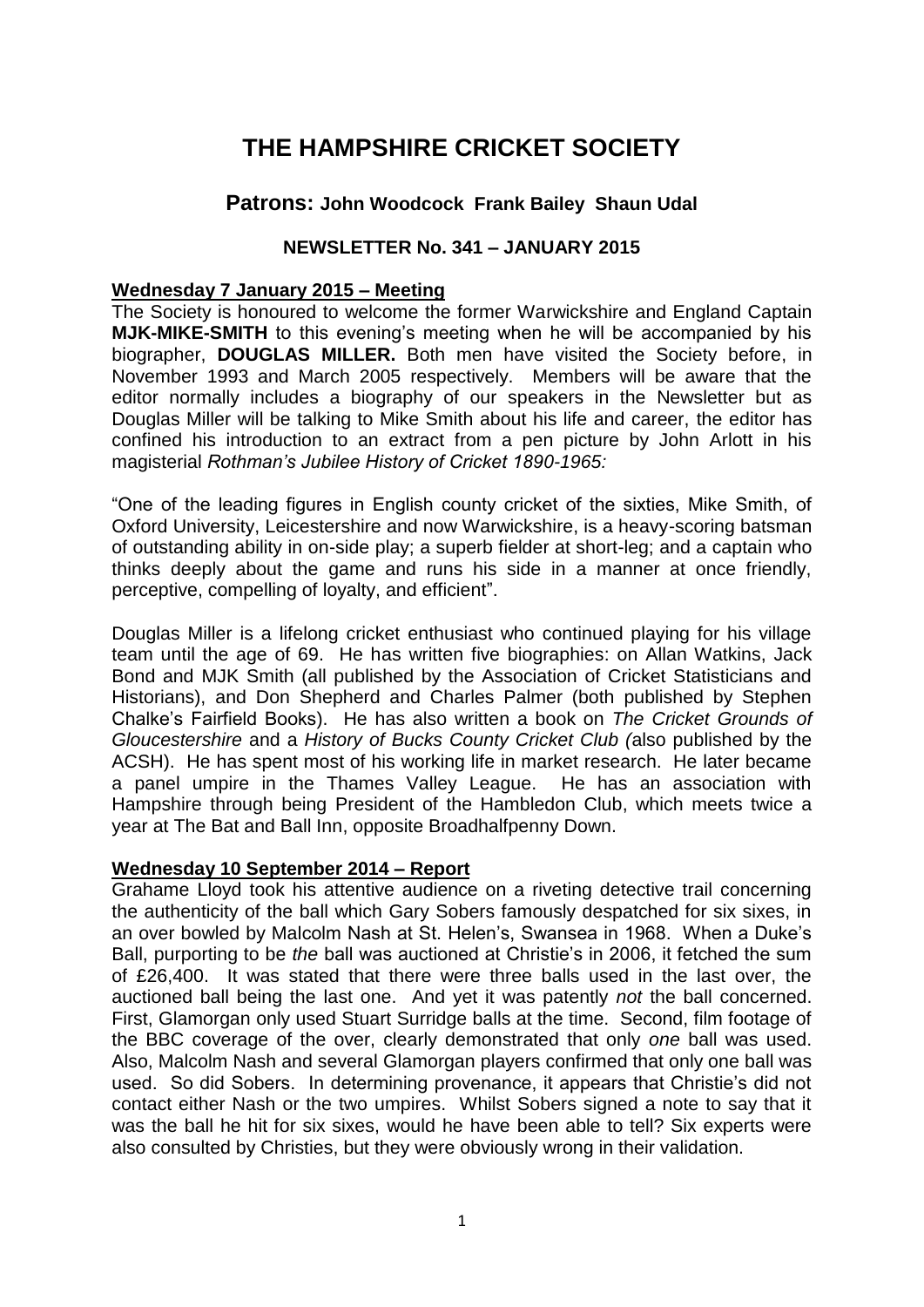In 2012 the ball came up for sale at Bonhams in Chester but Grahame Lloyd's evidence caused the item to be withdrawn. The seller was from India. Our speaker had been unable to trace the whereabouts of the original ball. He has concluded that it will be very doubtful if it will ever be found and, indeed, may no longer exist.

Graham Lloyd's investigations are contained in his book *Howzat? The Six Sixes Ball Mystery.* 

## **Wednesday 8 October 2014 – Report**

The evening in the company of Lawrence Prittipaul was a fascinating and enlightening one. His father emigrated from Guyana to Portsmouth and found a job in the NHS. Given his West Indian background, his heroes were Carl Hooper (from Guyana) and Malcolm Marshall. He was born in Portsmouth and grateful to fellow Portsmuthian, Jon Ayling, for giving him his opportunity. Other early experiences were being part of very successful Hampshire under-age sides and club cricket in South Africa, which helped him in his understanding of the game and of people. Shane Warne later took him under his wing and instilled a professional approach. In 2000, he made the first century (132) at the Ageas Bowl in a  $2<sup>nd</sup>$  XI match v Glamorgan and then later in the season scored the final century (v Derbyshire-see October Newsletter) at Northlands Road. However, the transfer to the Ageas Bowl on bowler-friendly wickets as the square bedded in was difficult. With Will Kendall, Derek Kenway and Giles White, he fell by the wayside. He enjoyed, though, working under Jimmy Cook, whom he felt was a good batting coach on a 1-1 basis. The highlights of his career were his only first-class century referred to above and being a member of the side that defeated the Australians in 2001. After being released by Hampshire, he received offers from Gloucestershire and Leicestershire but chose not to take them up.

He has since become *the* key figure in the development of Cage Cricket. It is a game which can be played in a confined space. There are six players, all of whom bat and bowl. They are also actively engaged in fielding, moving one place in a clockwise direction upon the change of batsman and bowler. Batsmen score runs by hitting targets in the cage. If dismissed, they continue to bat for their allotted span, but lose runs at the fall of their wicket. Each session lasts 50 minutes. It is a game that is open to all children. One particular benefit is that it has aided children with autism. He has travelled around the world marketing the concept. Sachin Tendulkar and Greg Chappell have both taken part in their respective countries. There is a proper management structure; Ian Botham is President, Shane Wane is Leader and Rod Bransgrove is Chairman. 1800 children played in the cage at last summer's test match at the Ageas Bowl. He is now attempting to get the game into the bloodstream of communities. Boris Johnson was sufficiently impressed to order fifty kits for London. Eastleigh Borough Council have been very supportive in Hampshire. Technology is helping to spread the word. Those taking part like to tell their friends about their efforts and they can do so via twitter and facebook. A show is planned for London's O2 arena with twelve notable cricketers already having been signed up to display their skills in the cage.

As Lawrence Prittipaul spoke it was very easy to be enthused by Cage Cricket. Its community building capacity is vast and it provides a unique opportunity for children living in areas with little or no recreational space to play the game.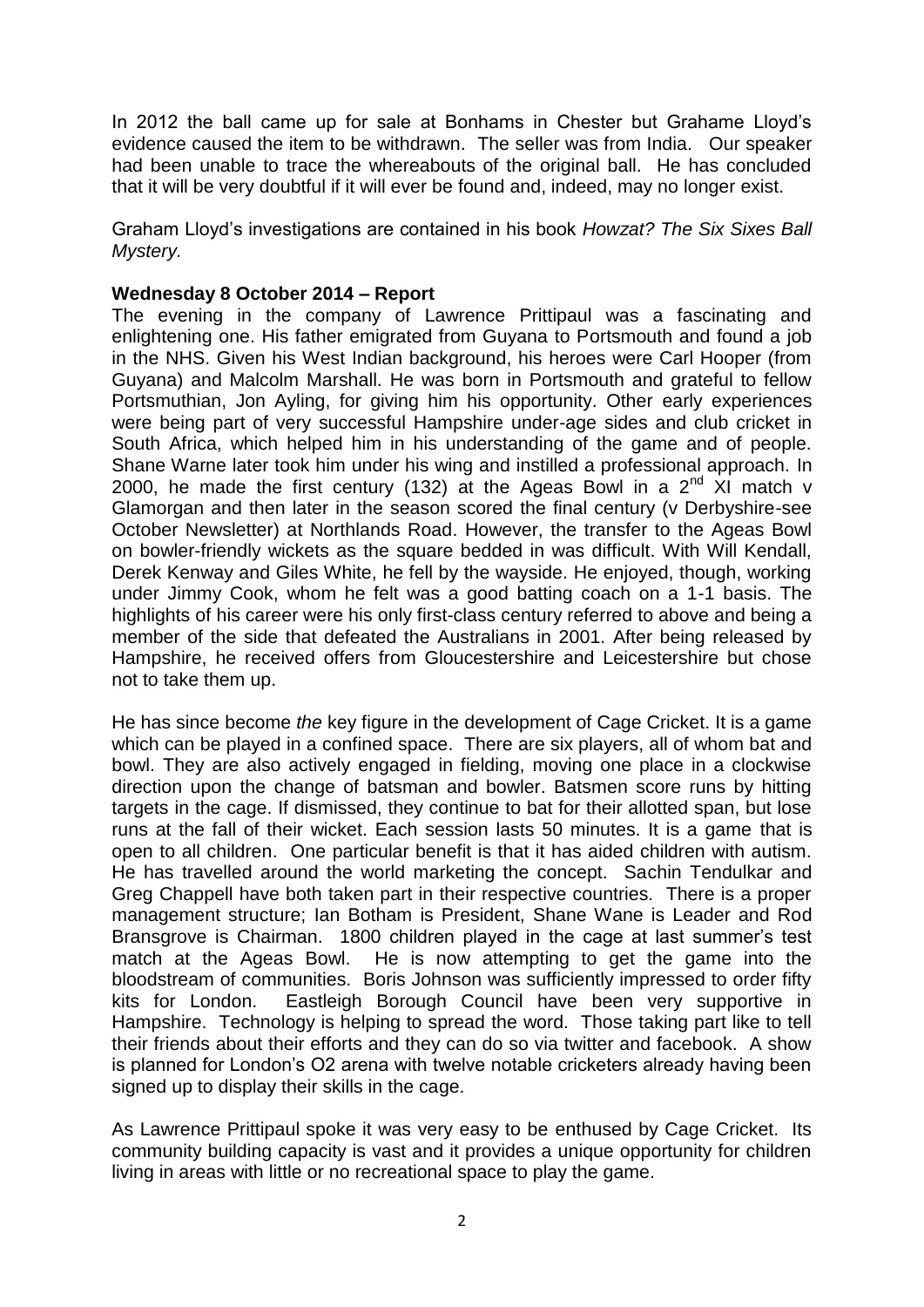### **PREVIOUS WARWICKSHIRE SPEAKERS**

Warwickshire speakers to have addressed the Society are: Michael Mence (October 1980), AC – Alan – Smith (February 1986), Bryan Timms (March 1991), Norman Gifford (November 1991), John Jameson (April 1993), MJK Smith (November 1993), Dennis Amiss (March 1996 and December 2014), Gladstone Small (November 2002), and Tim Munton (February 2008). Bryan Timms, of course, spent the majority of his career with Hampshire and Norman Gifford was a multi-title winner with Worcestershire. Alan Oakman, who became Warwickshire coach after his playing days with Sussex, spoke to the Society in February 1998 and October 2011.

#### **SOCIETY NEWS**

## **THE SOCIETY HAS JOINED TWITTER**

You can now follow Hampshire Cricket Society on Twitter. The purpose of our Twitter page is to encourage friendly discussion about current cricketing topics along with keeping everyone updated on forthcoming meetings and events. Our Twitter address is twitter@HantsCricSoc so why not "follow" us and join in the fun.

It is not to be used to make personal comments about individuals, antagonistic comments about organisations or critical comments that can affect the Society's excellent relationship with Hampshire Cricket.

## **MICHAEL HENDERSON ON JOHN WOODCOCK**

The November 2014 edition of *The Cricketer* included a wonderful appreciation by Michael Henderson on our Patron, John Woodcock. He stated "(he) was, for many of us, the first writer on cricket there was or ever will be". John will have undoubtedly blushed at the assessment, but it shows just how much he was appreciated by his colleagues and the avid readers of his reports, and latterly, reflective pieces in *The Times.*

#### **PHILLIP HUGHES**

It is difficult to recall a death which caused so much grief and united the worldwide cricket community as much as that upon the news that Phillip Hughes had died. Cricketers are not supposed to die as a result of an incident on the field of play. In the entire history of cricket such deaths have been extremely rare. Moreover, there have allegedly been only a hundred deaths ever recorded from the type of injury from which Hughes died.

Cricket Australia has rightly instigated a health and safety review. It will be surprising, though, if any fundamental changes to helmet design accrue. It must be doubted whether any further protection of the neck can be implemented without affecting the batsman's neck movements.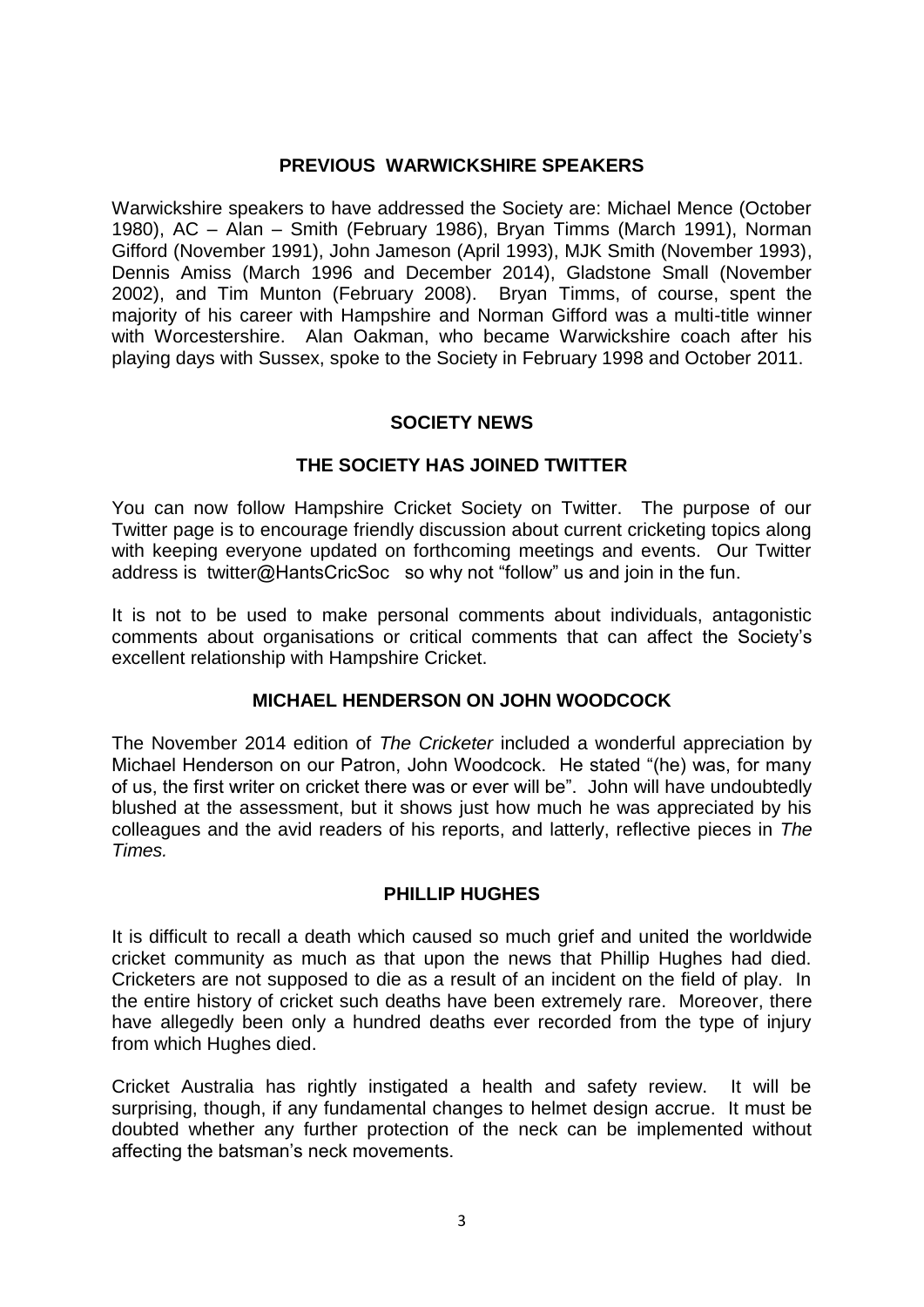Some will point justifiably to the greater use of the bouncer compared with the past. However, it must be said that short-pitched bowling is a rarity in county cricket. It has been quite striking in recent years that the majority of bowling has been in accordance with the traditional English tradition of line and length. Only in Ashes tests does the bouncer seem overdone these days. Contemporary batsmen can have little idea about what it is like to face four West Indian fast bowlers as was the case between c1975 – c1995. Today only Mitchell Johnson is feared because of his capacity to cause damage to head and anatomy. Dale Steyn pitches the ball much further up. There are no other fast bowlers whose pace approaches that of Holding, Roberts and Marshall of the above era.

Johnson will, of course, spawn imitators but, Sean Abbott, the bowler who struck Hughes, is, according to the Editor's Australian contact, fast-medium. This is confirmed by the fact that Hughes was struck *after* he completed his shot. On the field, Abbott seems to have made a startlingly quick recovery after the tragedy as he took a career best six for 14 to help New South Wales defeat Queensland in his first Sheffield Shield match a few days later. The psychological scars must be a wholly different matter.

Sadly, those who thought that Hughes' death would put cricket into perspective and produce a less aggressive approach from the Australians were quickly disabused during the test series against India. Predictably, Warner and Johnson were both involved in unseemly physical exchanges with the feisty Virat Kohli. The new Indian captain is unarguably one who can get under the skin of opposition players, but being pushed (by Warner) and then having a ball thrown at him (by Johnson) is totally unacceptable. Neither received any sanction. Regrettably, Australian cricket's descent into thugerry shows no sign of abatement.

Phillip Hughes will be remembered as an unconventional left-handed batsman who, through eye rather than technique, was capable of scoring his runs very rapidly, even at the highest level. His ploy of tending to stay legside of the line of the ball meant, though, that there were troughs between the peaks. He was never quite sure of his place in the Australian side, though seemed on the verge of a recall. He played, of course, for Hampshire at the end of the 2010 season; in his three firstclass matches he scored 85 runs (avge 14.16). He enjoyed considerably more successful spells with Middlesex and Worcestershire. He returned to the Ageas Bowl to play for Australia against England in an ODI on a bitterly cold September night in 2013. Opening the innings he was dismissed for only two, caught by Michael Carberry off the bowling of Chris Jordan.

It is fitting to conclude this piece with a further mention of Michael Clarke. His statesmanlike demeanour in hugely torrid circumstances, particularly in support of Phillip Hughes' family, earned the admiration and respect of the whole cricket fraternity and beyond.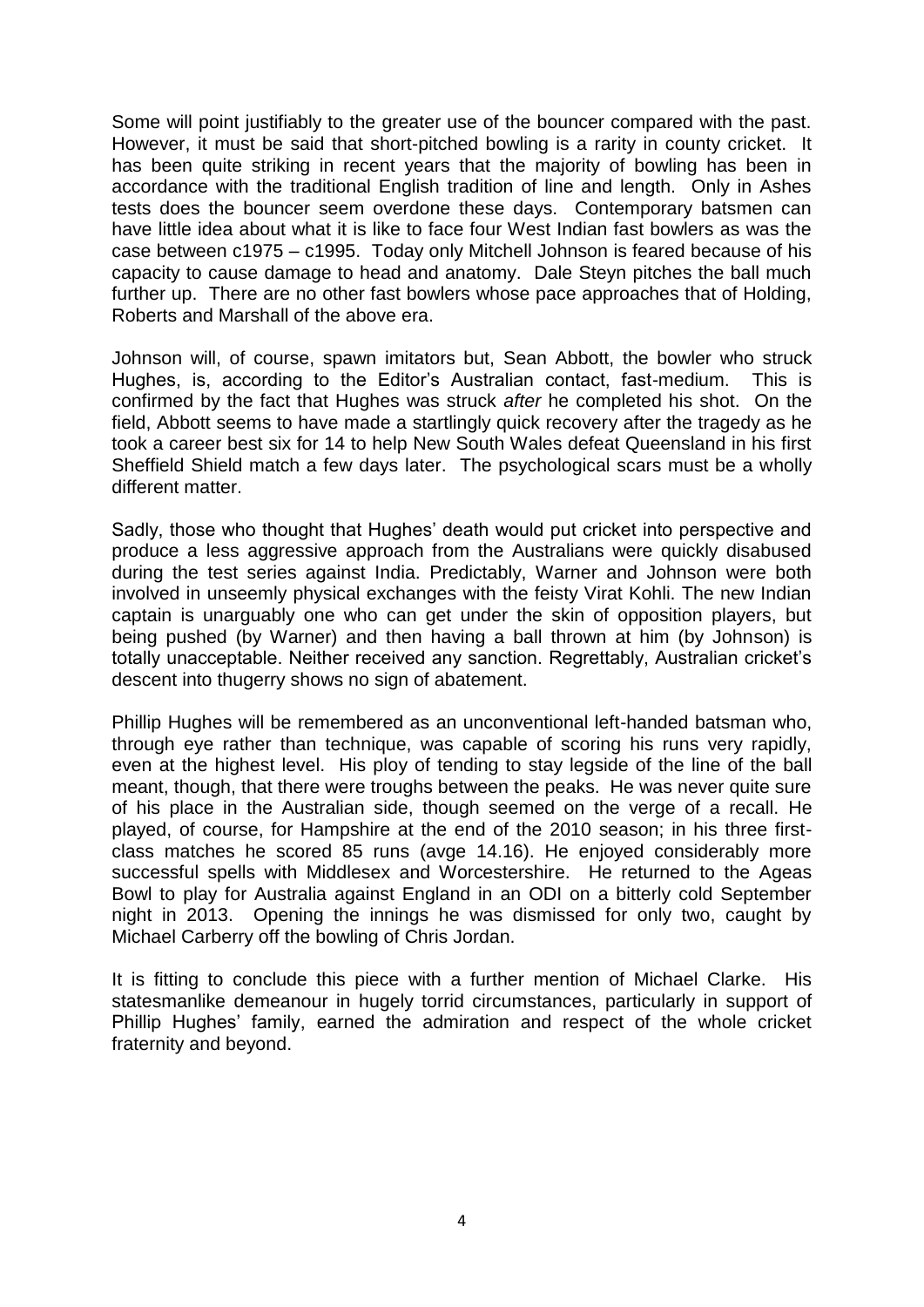#### **DEREK SHACKLETON MOST ACCURATE OF ALL BOWLERS**

It's official! An article in the Autumn edition of *The Cricket Statistician* (The Journal of The Association of Cricket Statisticians and Historians) indicates that Derek Shackleton was the most accurate bowler of all time in English first-class cricket. He conceded *fewer than two runs per over* in twelve seasons: 1954-1958, 1960-61, 1963, 1965-68. In 1963, of course, he played four tests against Frank Worrell's great West Indian side. He was then 39 years of age. The fact that he went on to accomplish the feat in his last four full seasons when he was over 40 years of age almost suspends belief. He sent down over 1,000 overs in all the seasons concerned; his most miserly season was in 1966 when he conceded 1.60 runs per over.

The next two bowlers on the list conceded less than two runs an over on nine occasions; they were Maurice Tate and Gloucestershire's slow left-arm bowler, Cec Cook.

Other Hampshire bowlers to concede fewer than two runs per over are:-

|   | <b>Peter Sainsbury</b> | 1967-69, 1973-74 |
|---|------------------------|------------------|
|   | Alec Kennedy           | 1931-33          |
| 1 | Jim Bailey             | 1948             |
|   | <b>Victor Barton</b>   | 1901             |
|   | <b>Stuart Boyes</b>    | 1937             |
|   | David O'Sullivan       | 1973             |
|   | Keith Wheatley         | 1966             |
|   |                        |                  |

In the case of Sainsbury (on the last two occasions), Kennedy, Bailey and Boyes, they were in the autumn of their careers. Sainsbury, Bailey and Boyes were all spin bowlers, thereby perhaps giving credence to the oft-quoted assumption that such bowlers become better as they age.

The name of Keith Wheatley is quite surprising but in the year concerned he bowled 449.1 overs and conceded only 893 runs. He was Hampshire's leading spin bowler that season, taking 31 wickets (avge 28.80). Whilst Alan Castell claimed 36 wickets, he was bowling medium-pacers, rather than the leg-breaks with which he started his career. Indeed, the Hampshire Handbook, in describing the match against Derbyshire at Southampton (in which he took six for 49 in the first innings) commented he "again seized his chance as a deputy for Cottam". In the year concerned, Wheatley bowled more overs than Peter Sainsbury. The latter had the worst year of his career, taking only 21 wickets at an average of 42.14.

In all of the above instances, the bowlers enjoyed uncovered wickets. The only men to have performed the feat since wickets were covered in 1981, have been Mike Hendrick (1982), Peter Martin, Curtly Ambrose and Courtney Walsh (all in 2000). Ambrose and Walsh were touring with the West Indies in that year.